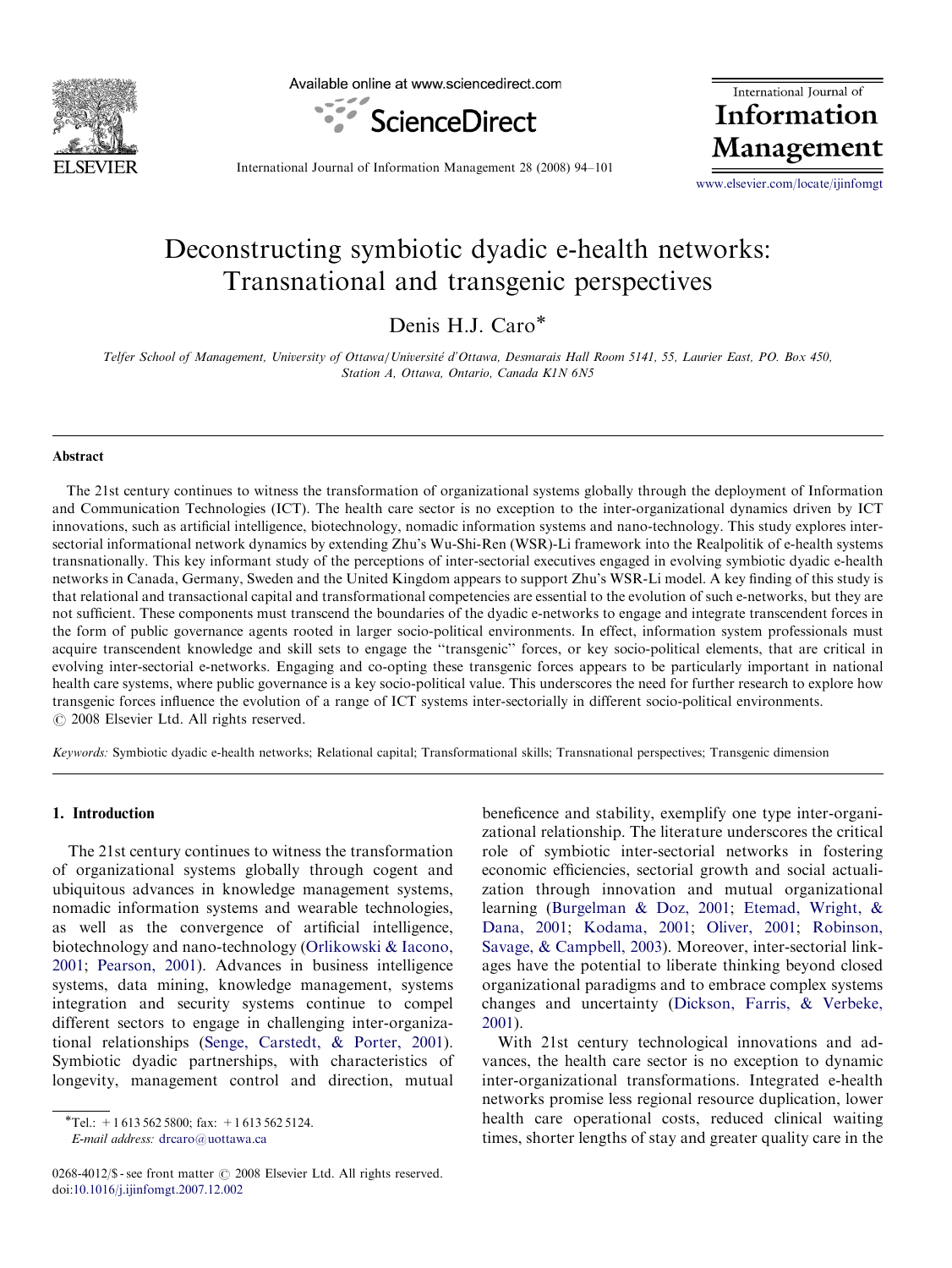face of pressing care provider and clinician shortages. Symbiotic e-health networks continue to be the transformational wave in health care systems internationally ([Adewale, 2004](#page--1-0); [Sahney, 2003\)](#page--1-0). Health care executives have yet to fully understand the transformational power of Information and Communication Technologies (ICT) to promote delivery efficiencies and enhance quality of care through inter-organizational interactions. This paper posits a conceptual model based on a key informant study of perceptions of international ICT and health care executives of the pragmatic issues in evolving symbiotic dyadic e-health networks. The study findings and implications underscore future directions for information management research transnationally.

### 2. Inter-sectorial dyadic relationships: generic and theoretical perspectives

This paper posits that strategic partnerships are, in essence, symbiotic information networks. These e-networks are systems of interconnected individuals and organizations through which informational and resources flow ([Ford, Wells,](#page--1-0) [& Bailey, 2004](#page--1-0)). They create mutually advantageous inter-organizational systems with informational cultures that differ in missions, goals, perceptions and fundamental values. In essence, symbiotic e-networks evolve through the interaction of complex management and technical processes. This perspective underscores the importance of a pluralist epistemology, where the emphasis is on an understanding ''of-the-becoming'', or ''the evolution of'' and not what should be [\(de Rond & Bouchikhi,](#page--1-0) [2004](#page--1-0)). When dyadic e-networks interact inter-sectorially, exchanges of informational, relational and transactional capital occur. Transactional and transformational processes are articulated through skill sets of system agents, or executives. Thus, the inter-sectorial coupling of symbiotic e-networks occurs when relational and transactional capital is leveraged through transactional and transformational skill sets.

Organizational and national cultures are critical heterogeneous elements that determine the dynamic evolution of e-networks [\(Townsend, 2003](#page--1-0)). Indeed, inter-sectorial symbiotic dyadic e-networks incubate, thrive and grow in meta-cultural information domains and socio-political environments. If relational and transactional capital resources are insufficient, or if transactional and transformational skill sets of system agents are weak, external polities and forces come into play to foster, drive and leverage these evolving e-networks. In effect, the polities, or socio-political elements, influence inter-sectorial network behavior and integrate elements of trust within economic and socio-political environments.

Management control factors implicitly form the basis for effective inter-sectorial symbiotic dyadic networks [\(Dyer,](#page--1-0) [Prashant, & Singh, 2001;](#page--1-0) [Judge](#page--1-0) & [Ryman, 2001\)](#page--1-0). Key control elements include: leadership, strategic and operational planning processes, feasibility studies, cost–benefit analyses, stable and innovative financing and performance metrics. Effective symbiotic dyadic e-networks require inter-sectorial mutual understanding of organizational models, motivations, priorities, resource strengths and limitations, explicit benefits, expectations, priorities and the sharing of financial and political risks ([Das](#page--1-0) [& Teng,](#page--1-0) [2001](#page--1-0)). Relational capital, such as mutual trust, promotes climates of good faith, open collaboration and result in congruence of goals and structured accountabilities. Structural bonding, including economic and functional factors that involve explicit benefits, and social bonding, including emotional and affective resources, are prerequisites to relationship cohesion and trust ([Rodriquez, 2002\)](#page--1-0).

Positive perception, mutuality and trust drive organizational behavior and the evolution of symbiotic dyadic e-networks. This points to the critical need to understand inter-sectorial cultural and organizational climates [\(Currie](#page--1-0) [& Galliers, 1999\)](#page--1-0). Zhu's Wu-Shi-Ren (WSR) Li-stage model provides an integrated framework for conceptualizing these dynamics. According to this framework, perspectives, sensing and the psycho-cognitive elements (Shi-Li) interact synergistically with socio-political structures (Ren-Li) to release technical resources (Wu-Li) [\(Zhu,](#page--1-0) [2001](#page--1-0)). ''Sensing and caring'' transform the ''knowing'' ([Zhu, 2002\)](#page--1-0).

In the light of Zhu's WSR-Li model, this paper explores inter-sectorial symbiotic dyadic e-networks in the Realpolitik of e-health systems transnationally. In particular, the proposed model in this study centers on symbiotic e-network dimensions, which are not explicitly reported in the extant literature.

These include the extent to which each to effect symbiotic e-networks for each of the following:

- 1. Relational capital (Shi-Li) dimension: Inter-sectorial agents harmonize perceptions, values and motivations in an atmosphere of trust and benefit.
- 2. Transactional capital (Wu-Li) dimension: Inter-sectorial agents effectively avail and access mobilize resources.
- 3. Transformational skills (Ren-Li) dimension: Inter-sectorial agents exercise vision and strategic leadership.
- 4. ''Transgenic'' (Supra-Ren-Li) dimension: External agents engage, enable and sustain such e-networks through external transactional capital and transformational skills.

This fifth dimension extends Zhu's WSR-Li framework to a socio-political structure external to the dyadic relationship. Moreover, it is posited that this dimension is a particularly potent ''transgenic'' or transcending, or ''supra-Ren-Li'' force that underscores the importance of the socio-political context in which dyadic e-networks have their existence and evolve. Further to Zhu's WSR-Li model, [Fig. 1](#page--1-0) proposes a transgenic symbiotic e-network model.